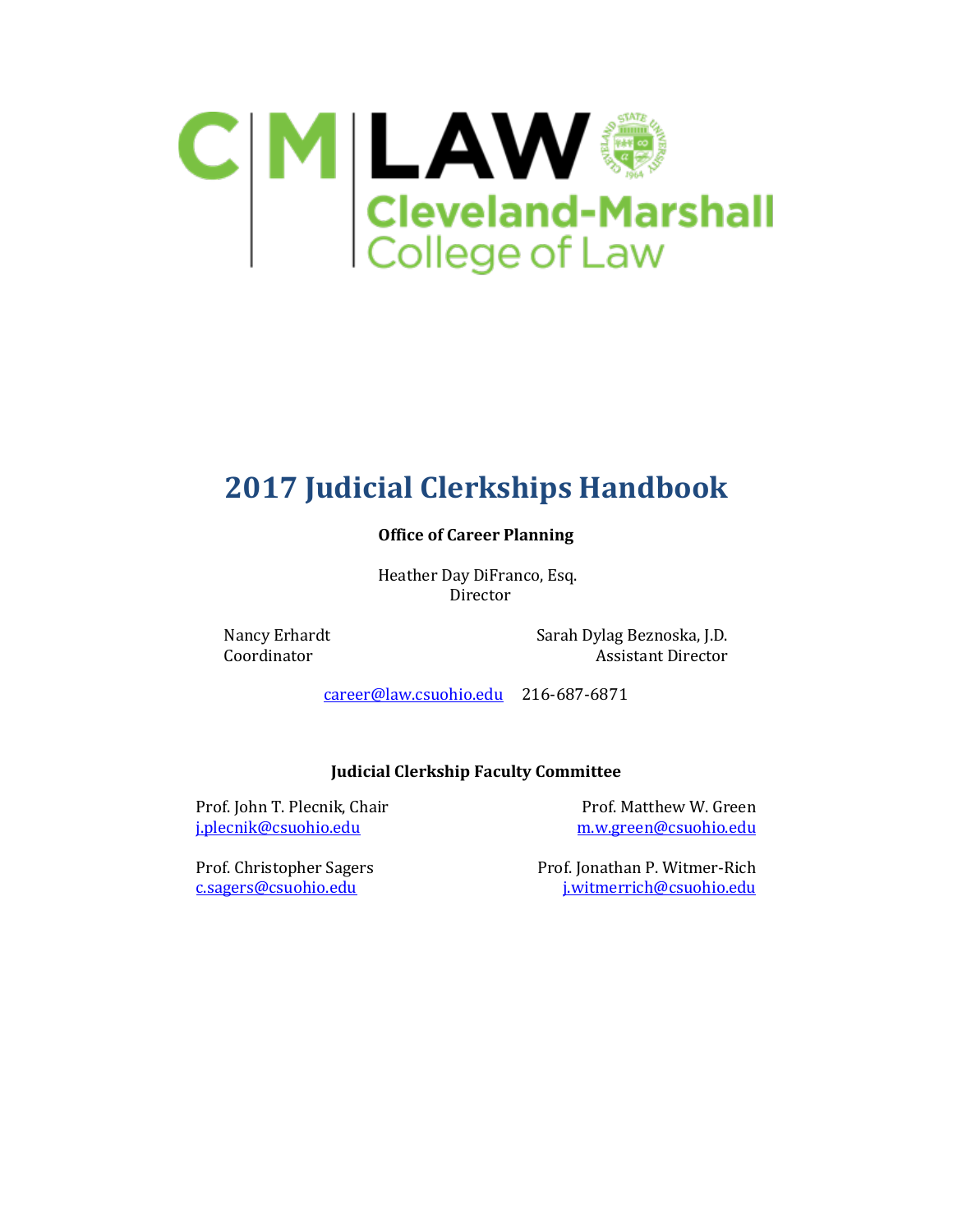### **Table of Contents**

| $\mathbf{I}$ . |  |
|----------------|--|
| II.            |  |
| III.           |  |
| IV.            |  |
| V.             |  |
| VI.            |  |
|                |  |
|                |  |
| IX.            |  |
| X.             |  |
| XI.            |  |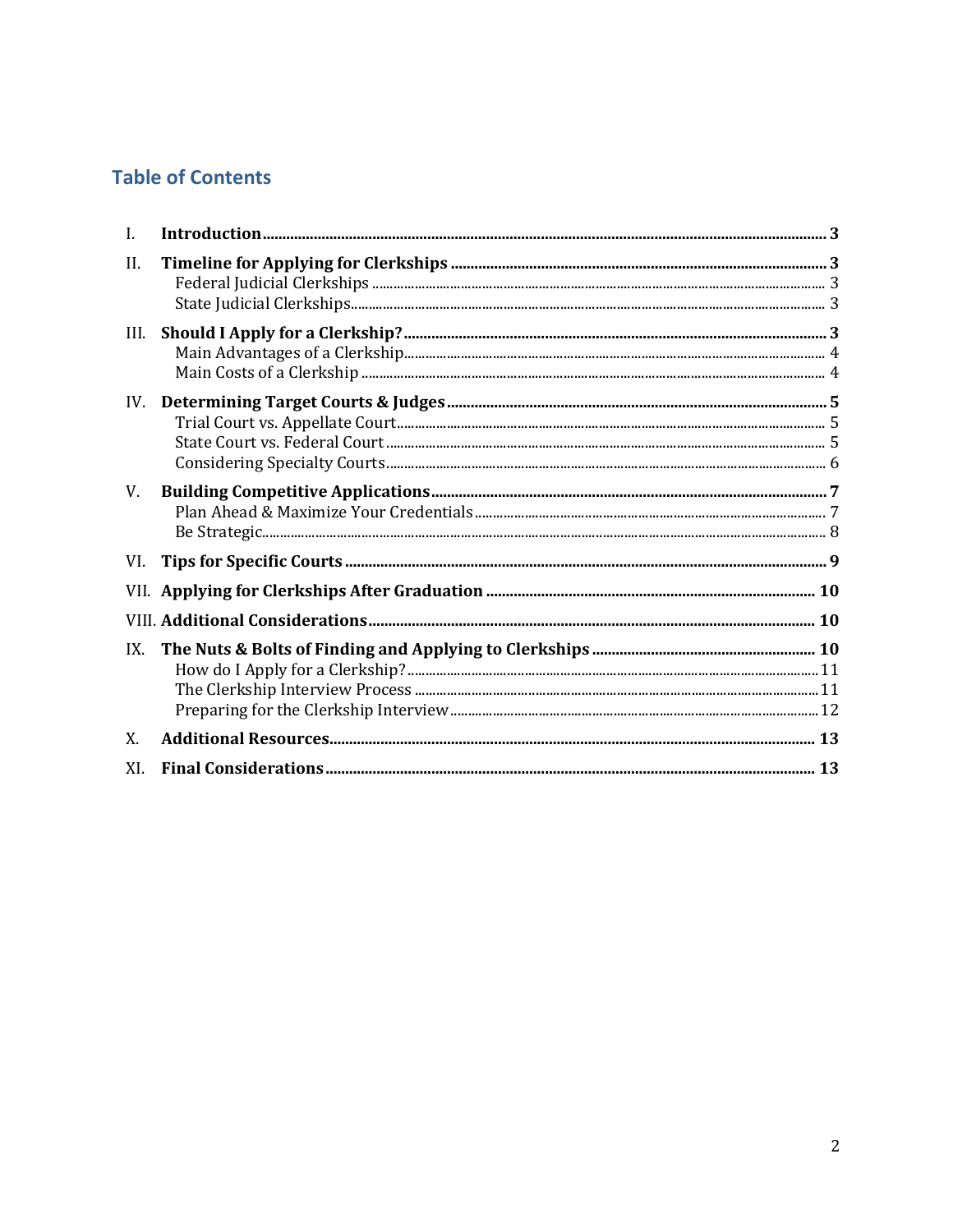### <span id="page-2-0"></span>**Introduction**

A judicial clerkship, whether at the state or federal level, is one of the best ways to begin your legal career. Clerkships provide the opportunity to participate in the inner workings of a court, refine your research and writing skills, connect with a multitude of attorneys and judges, and play a role in shaping legal precedent in your jurisdiction.

This handbook is intended to assist you with the judicial clerkship application process. The application process is not complicated, but it does require thought, some research, and careful planning. This handbook will address some of the most common questions related to judicial clerkships, but should be used as a reference guide in conjunction with regular communication with the Office of Career Planning the faculty Judicial Clerkship Committee. The OCP and Cleveland-Marshall's Judicial Clerkship Committee are here to assist you in all aspects of your judicial clerkship job search.

# <span id="page-2-1"></span>**Timeline for Applying for Clerkships**

### <span id="page-2-2"></span>**Federal Judicial Clerkships**

The majority of federal court judges advertise their available clerkships on and accept applications electronically through OSCAR, a database maintained by the Administrative Office for the US Courts. Access OSCAR a[t https://oscar.uscourts.gov.](https://oscar.uscourts.gov/) 

Students are granted access to OSCAR on July 1 following their first year of law school. At that time, all interested rising second-year students may register for an account in OSCAR to start researching judges, identifying recommenders, and reviewing and applying to available clerkship and staff attorney positions.

Almost all judges hire clerks at least one year in advance; for instance, a judge with an opening beginning September 2018 may begin accepting applications and even extend an offer as early as January 2017. This is why interested students are advised to start applying in the summer before their 2L year, and to continue applying through the rest of law school. Not all judges hire so far in advance, though, so regular research of available opportunities is very important.

### <span id="page-2-3"></span>**State Judicial Clerkships**

States vary widely in their judicial clerkship hiring practices. Some state courts choose to hire career clerks rather than term clerks, meaning available opportunities are often few and far between. Perhaps the best resource for detailed state-level hiring information and timelines is *The Guide to State Court Judicial Clerkships*, published annually by Vermont Law School, and accessible through the Symplicity Resource Library.

The highest court in each state generally hires at least one year in advance, as do many of the intermediate courts of appeals. County and local level state courts more frequently hire on shorter timelines of one to six months in advance.

### <span id="page-2-4"></span>**Should I Apply for a Clerkship?**

Many students do not fully understand the role of a judicial law clerk and, as a result, wonder why they are being encouraged to pursue a clerkship as the starting point in their legal career. Law clerks do not simply type and file for judges. They may assemble pleadings, motions, and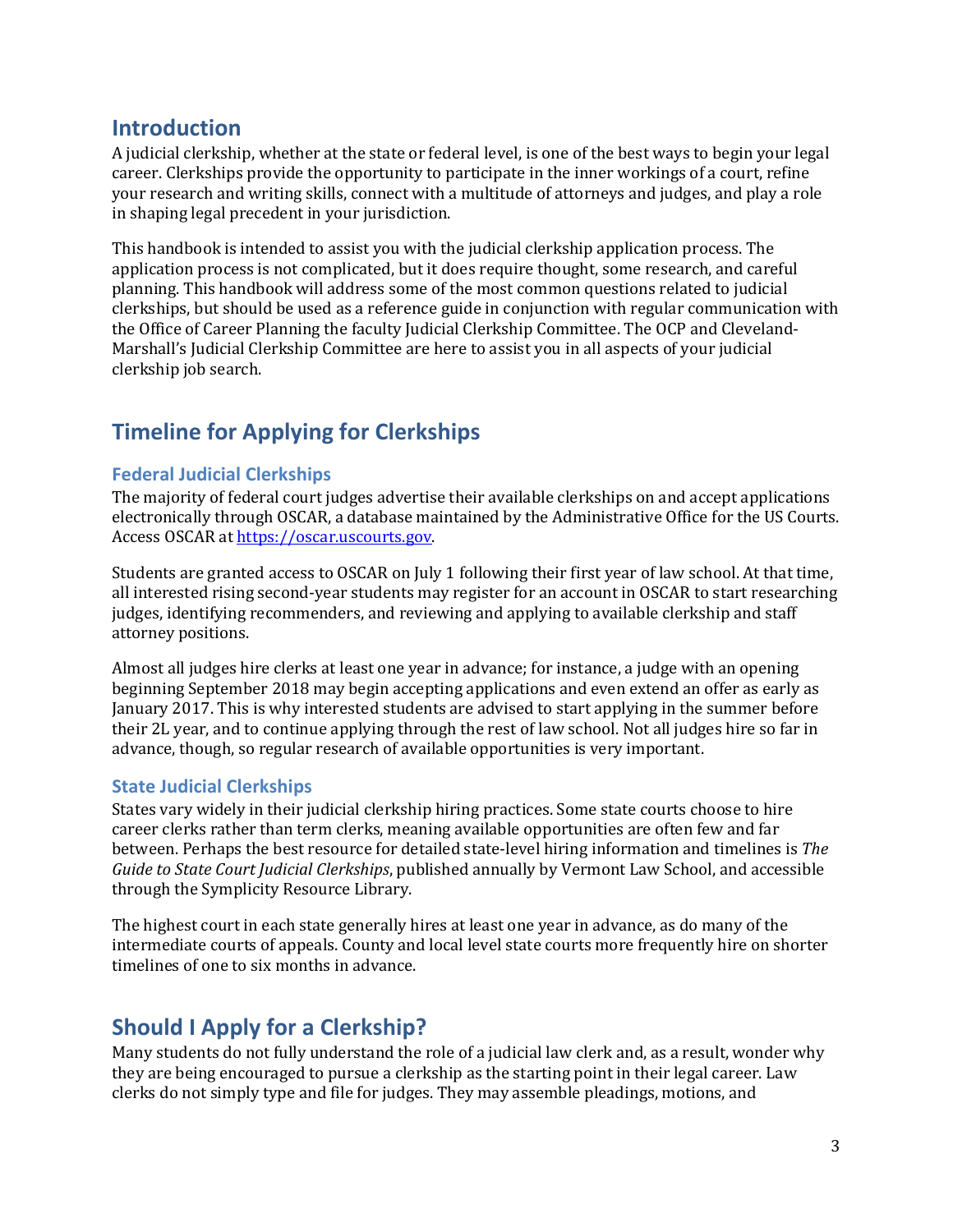evidentiary materials for the judge before trial or oral argument; provide questions to ask the attorneys during oral argument; research and provide quick answers to pressing evidentiary issues during trial; research and draft legal memoranda; interact with counsel; and draft the judge's final opinion.

### <span id="page-3-0"></span>**Main Advantages of a Clerkship**

**Educational value.** A clerkship is an educational experience unlike any other. A clerk experiences law in action from the perspective of the judge, and can observe the manner in which the judge reacts to the lawyers, briefs, and arguments. This provides invaluable insight into what makes a good lawyer, a persuasive brief, and an effective oral argument. The value of critical advocacy skills learned through most clerkships cannot be overstated. Also, because clerks work on a random group of cases, they become familiar with a wide array of legal issues. Clerks in both trial and appellate courts do a great deal of research and writing, often under time pressure. The experience is worthwhile simply because it presents a unique opportunity to hone these essential skills.

**Mentoring.** Many judges view their relationship with their law clerks as part supervisor and part mentor. Senior Law Clerks, if present, also frequently develop mentoring relationships with newer clerks. The career advice and connections to the local (and sometimes national) legal community that judges can offer are frequently unmatched in any particular legal market.

**Better informed career choices.** Many students are undecided about what path within the law to pursue; a clerkship provides experiences that enable a more informed decision about subsequent career opportunities. For example, if you are considering a career as a trial attorney, a trial court clerkship will provide you with invaluable information about trial practice. Exposure to many different cases and practice areas during a clerkship may help you discover a previously unrealized enthusiasm for a particular area of the law.

**Credential value.** A clerkship is a highly valued credential in virtually all legal markets. The weight a clerkship carries in the job market is not simply a function of how difficult it is to obtain; the experience itself is generally recognized to be an intensive and unique training experience. For those who are considering a career in legal academia, a clerkship tends to be a particularly important credential.

**Networking.** Clerks frequently become members of an extended family of former and future clerks for that judge. It is not unusual for former clerks to maintain regular contact with one another and with the judge. Your co-clerks may well become your good friends for life. Clerking, particularly at the trial court level, also introduces you to many local attorneys. This is especially valuable if you plan to practice in the same city in which you clerk.

### <span id="page-3-1"></span>**Main Costs of a Clerkship**

**Opportunity costs (time and money).** A clerkship is a commitment of at least one year of your life, and some federal judges require a two-year commitment. Clerkship salaries, while competitive in the public sector, are lower than the entry-level salaries paid by many private sector employers. Fortunately, recent changes to laws regarding repayment of federal student loans provide recent graduates with many more choices for balancing their preferred career path with their loan repayment obligations.

**Compatibility Issues.** Your enjoyment and the professional benefits of a clerkship depend very much on the relationship you have with your judge. The judge's personality and work style preferences will set the tone for any clerkship. Detailed research of judges and strategic questions during interviews will help you determine whether a judge's personality is a good fit for you.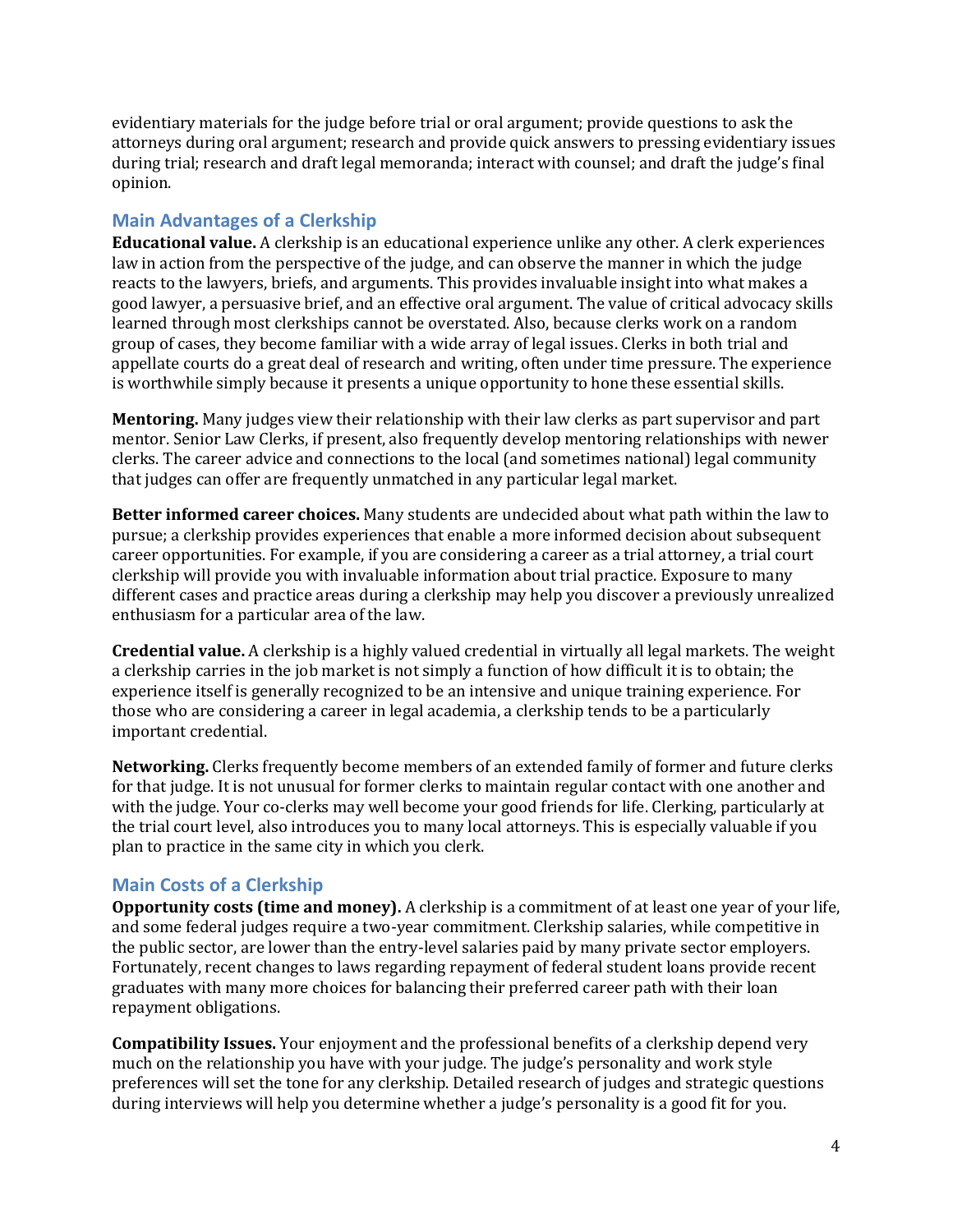### <span id="page-4-0"></span>**Determining Target Courts & Judges**

You've decided that you want to pursue judicial clerkship opportunities, but how do you identify what courts and what judges? Creating that target list will result largely from your responses to a few very important questions:

- Do you want a clerkship in a trial court or an appellate court?
- Do you want to be in a federal court or a state court?
- Are there particular practice areas of interest to you, such as bankruptcy, tax, or business, which are the subjects of specialty courts?
- Are you willing to relocate for a minimum of one or two years?

#### <span id="page-4-1"></span>**Trial Court vs. Appellate Court**

Both trial and appellate clerkships generally involve extensive legal research, analysis, and writing. However, the form that a clerk's work takes, the schedule to which the clerk must adhere, and the collateral duties and atmosphere of the job may be quite different.

**Trial court clerks** generally perform a wide variety of litigation-related tasks, often on a timesensitive basis. A typical job description for a trial court clerk might read: Research and draft memoranda on a variety of motions, including recommendations for disposition; attend hearings and trials; conduct settlement and scheduling conferences; research and draft trial memoranda, opinions and orders; advise and assist judge during trial; write jury instructions; perform recordkeeping and administrative tasks; and interact with attorneys and witnesses. The types of cases before the judge will vary and be driven by many factors, including the jurisdiction and the docket to which the judge is assigned.

**Appellate court clerks** generally focus on research and writing. A typical job description for an appellate court clerk might read: Research and draft memoranda on issues raised on appeal, including questions for oral argument; assist with preparations for oral argument; attend oral arguments; and draft the final opinion, a dissent, or a concurring opinion according to instructions from the judge. An appellate court clerk may be asked to consult with clerks in other judges' chambers regarding various cases, arguments or proposed opinions. Appellate court clerks will generally read more briefs and do more intensive research and writing than their counterparts at trial courts, but they will rarely, if ever, deal with counsel or litigants.

#### <span id="page-4-2"></span>**State Court vs. Federal Court**

**State Courts.** Most of the legal matters in this country are handled at the state, and not the federal, level. The state courts resolve most contract and tort disputes, criminal prosecutions, divorce and custody matters, and the probate of estates. The Ohio Supreme Court, like many state supreme courts, runs the state judicial system and regulates the state bar. States have trial courts and a hierarchy of appellate courts. **There are many, many great clerkships to be found in state courts** − **do not neglect to research this area!** State court systems vary in terms of their jurisdiction, caseload, employment of law clerks, etc. That said, almost every state has a three-tier judicial system – trial courts, intermediate appellate courts, and the highest appellate court. Most states have a mixture of term judicial clerks – those serving for only one or two years – and career clerks who are hired for an indefinite period of time. Researching how clerkships are distributed in your target states will be critical to ensure you are applying in the proper way at the right time.

**Federal Courts.** Clerkships exist at every level of the federal judicial system, from the courts of general jurisdiction to the specialty courts such as Bankruptcy, Tax Court, Federal Claims, etc. Viewed by many as more competitive and more prestigious than state court clerkships, federal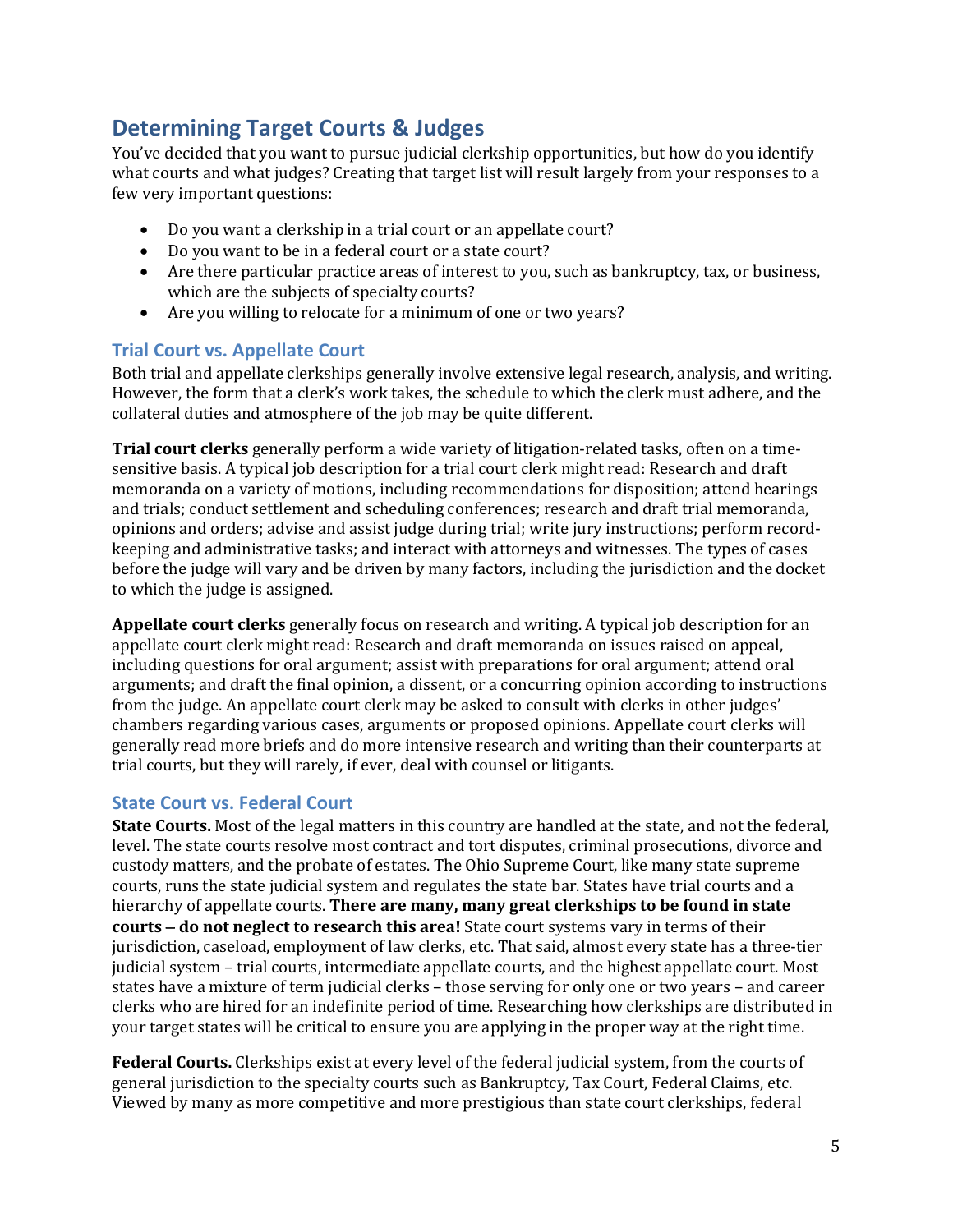clerkships are almost always for either a one-year or a two-year term. While all federal clerkships are competitive, those in the "Big Five" cities of New York, Washington, Los Angeles, San Francisco, and Chicago generally receive the highest ratio of applications to available clerkship opportunities. Because of the relative prestige of federal judicial clerkships, students are strongly encouraged to look to cities outside the Big Five and to consider clerkships in areas of the country that may be more rural. It's also important to consider factors such as how many law schools are located in the geographic region of the clerkship, where the judge's chambers are located (which is not always the same location in which oral arguments are heard), and the judge's reputation.

*A Note on Magistrate Judges.* Federal magistrate judges perform a variety of judicial tasks upon the referral of district judges, and are subject to the supervision of the district court judges. Magistrate judges commonly conduct bail hearings, hold preliminary examinations, review search and arrest warrants, and decide pre-trial motions. They also commonly have significant civil responsibilities such as conducting settlement conferences, managing pretrial matters in complex cases, holding hearings, issuing reports and recommendations and supervising discovery; in some jurisdictions, they may also conduct trials. The amount and type of responsibilities will differ significantly by jurisdiction. If you are considering a clerkship with a magistrate judge, you should thoroughly research the types of matters referred to the judges. Magistrate judges generally hire one clerk for a one-year term.

*A Note on Staff Attorneys.* Many appellate courts, both state and federal, employ lawyers as "staff attorneys." These attorneys serve as law clerks for all of the judges on the court or bench, which is why they are often called "bench clerks," and often assist in the screening and pre-oral argument stages of the appellate process. These positions are searchable in OSCAR.

### <span id="page-5-0"></span>**Considering Specialty Courts**

**United States Bankruptcy Courts** handle individual and business reorganization and insolvency matters. Clerks are exposed not only to bankruptcy law and procedure, but also to many types of legal claims that can be made against the debtor. Each federal district has a Bankruptcy Court, and each bankruptcy judge generally hires one clerk.

**United States Court of Federal Claims** consists of sixteen judges and is authorized to hear primarily money claims founded upon the Constitution, federal statutes, executive regulations, or contracts with the United States. Many cases before the court involve tax refund suits and government contracts. In recent years, the court has also heard many cases that raise environmental and natural resources issues. Another large category of cases involves civilian and military pay claims. In addition, the court hears intellectual property, Indian tribe, and various statutory claims against the United States by individuals, domestic and foreign corporations, states and localities, Indian tribes and nations, and foreign nationals and governments.

**United States Court of International Trade** has jurisdiction over tariff conflicts, international trade and customs law questions, and hears appeals from the United States International Trade Commission (which investigates and issues rulings concerning unfair practices in import trade). The Court has nine sitting judges.

**United States Tax Court** hears taxpayer appeals involving income, estate, and gift taxes.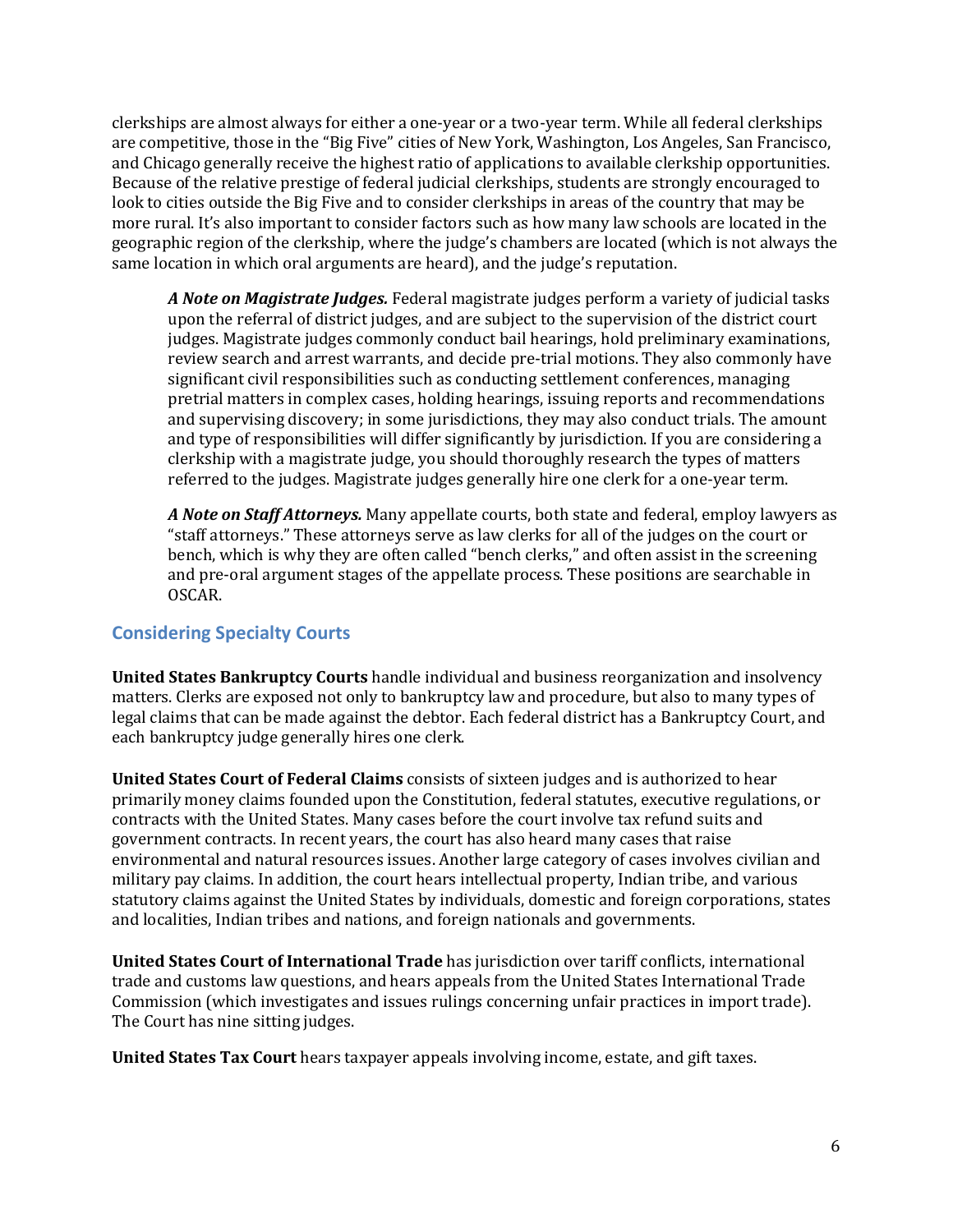**United States Court of Military Appeals** is a civilian court in which three civilian judges review court martial convictions.

**United States Court of Veterans Appeals** reviews decisions of the Department of Veterans Affairs.

**Administrative Law Judges** are hired for each federal administrative agency. Currently, the federal government employs 1,150 judges in 28 administrative agencies; these judges hear cases pertaining to their particular agency and almost all hire at least one law clerk.

## <span id="page-6-0"></span>**Building Competitive Applications**

### <span id="page-6-1"></span>**Plan Ahead & Maximize Your Credentials**

It's no secret that judicial clerkships at all levels are very competitive. The typical federal district court judge receives 200-500 applications for clerkships each year. Federal appellate court judges receive even more applications. The sheer volume of applications received means that judges, by necessity, have to use certain criteria to cull the pile of applicants. For some judges, it's where a candidate went to law school, who their recommenders are, or service on a law review. For others it's work experience, language skills, or some other quality or trait. Because of this, the importance of being strategic about who you apply to and how you draft your applications cannot be overstated.

While there will always be certain factors beyond your control that may affect your clerkship chances, there are several things you can do during law school to develop competitive clerkship credentials:

- **Complete a Judicial Externship**. An externship provides a preview of the clerkship experience, conveys to a judge your interest in a post-graduate clerkship, and starts developing your professional network of judges and clerks who can later serve as recommenders and offer their own advice for your applications. Many students credit their externships with helping them obtain full-time clerkships.
- **Build relationships with potential recommenders.** A clerkship application generally requires three letters of recommendation, and most judges place considerable weight on these letters when evaluating applications. A strong recommendation from a person who truly knows you and your qualifications will add significantly to the strength of your application. Get to know your professors; consider working as a research assistant for one or more. Develop mentoring relationships with supervisors at your internships and externships. Build these relationships long before you seek a recommendation.
- **Pay attention to your writing sample.** Clerks are writers, so the importance of your writing sample cannot be overstated. Review all your previous legal writing for the sample that is the best example of your legal analysis and writing skills. Then read through it again to ensure it is 100% error-free. Cite-check again and otherwise review for accuracy and currency (especially if the sample is more than one year old) and revise and update as needed. If you choose to use something written while working for an employer, be sure to get that employer's permission and complete any required redactions.
- **Join a journal.** Journal experience, while not absolutely necessary to secure a clerkship, certainly helps. Many judges look favorably on Law Review or other journal experience.
- **Gain legal research and writing experience.** If you cannot secure a legal-related summer job between your first and second year, try to find one that at least requires you to do some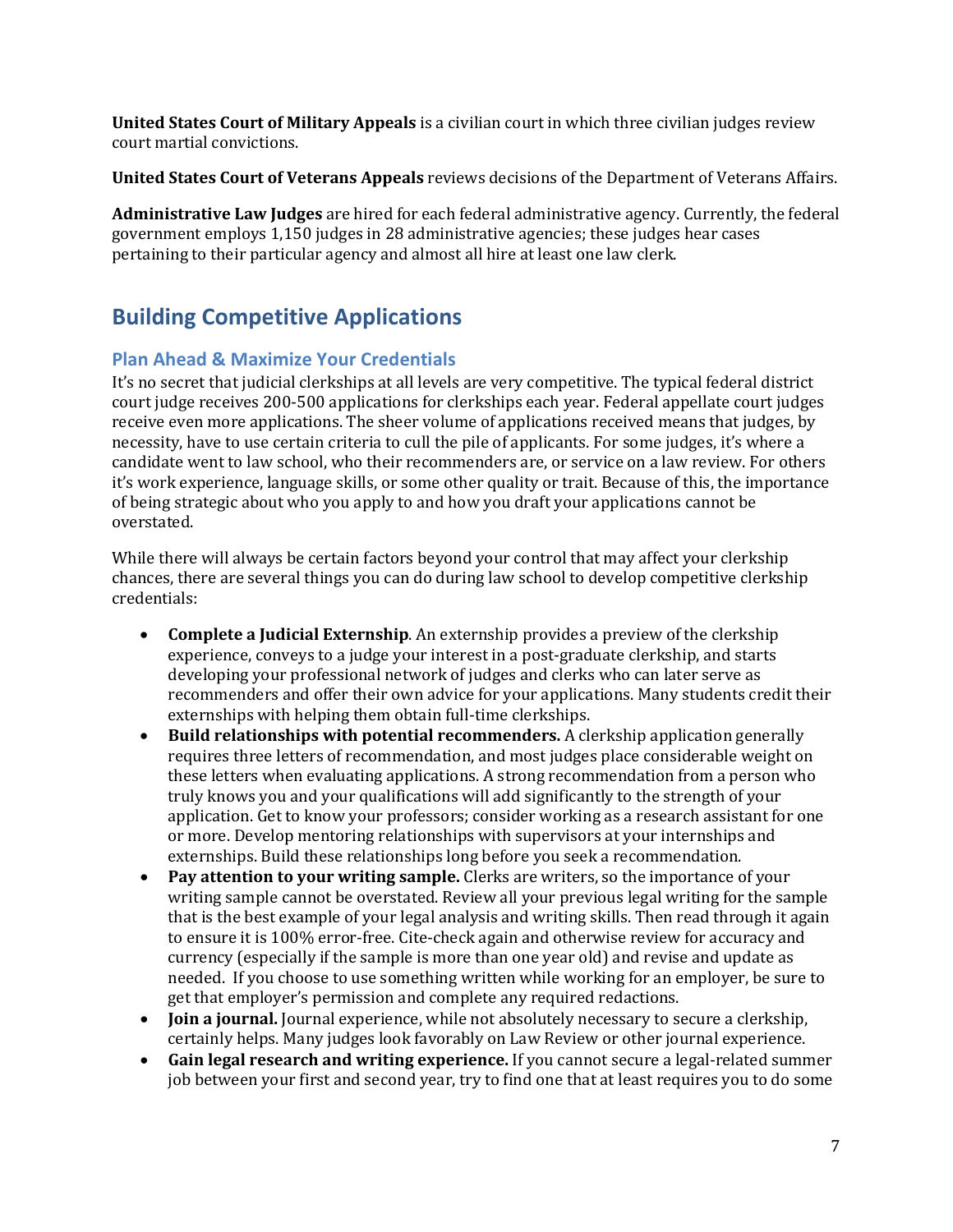writing. Many students have reported that writing experience – of any type – was an important factor in their success of obtaining a clerkship.

- **Choose your courses carefully.** Some judges prefer candidates who have taken (or plan to take) particular courses, such as Evidence, Employment Law, Employment Discrimination, Federal Courts, Criminal Procedure or Trial Advocacy (especially for trial courts).
- **Always be professional.** Perhaps it goes without saying, but always in every situation be the consummate professional. Be prepared for and engaged in class. At work, be diligent, trustworthy, and proactive. Cultivate your reputation as a hard-working professional.
- **Plan ahead.** Whether you plan to apply for one or one hundred clerkship positions, the process takes time. Do yourself a favor and plan ahead. You can research judges, update your resume, draft a cover letter, polish your writing sample, and approach potential recommenders long before you submit your applications.

#### <span id="page-7-0"></span>**Be Strategic**

**Geographic flexibility** will – more than any other factor – increase the likelihood that you will get a clerkship. Understand that judges with a connection to Cleveland-Marshall may be excellent prospects. Judges who graduated from Cleveland-Marshall or who have had former clerks from the law school may have preferences for Cleveland-Marshall applicants. Applying only to such judges, however, will necessarily limit your chances of obtaining a clerkship. Remember that judicial clerkships typically last for one or two years. If you have flexibility to accept a clerkship anywhere in the country, you should consider not limiting yourself to the Cleveland area when applying for clerkships.

**Target your search.** Aim for clerkships that are within reach based on the credentials the judges request and the advice you receive from the faculty. But remember that certain factors may give your application a competitive boost. A recommendation could generate interest even if your other credentials are not as strong as those of other applicants.

**Understand that the process is idiosyncratic.** Some judges prefer students who attend a particular law school; others prefer students with certain writing, clinical, or moot court experience and are more flexible regarding the law school the student attended. Some judges prefer applicants who went to the judge's college, who have military experience, who grew up in the same town, or who share the same hobby or interest. Some judges provide detailed information about their preferences while others do not. Research judges as thoroughly as you can – educated targeting can make the difference between sending one hundred applications with no success or sending fifty or fewer with great results. But understand that you may never have complete information as to what characteristics or credentials a particular judge prefers.

Many of the judges on the federal district court in Cleveland have connections with Cleveland-Marshall. For example, Chief Judge Oliver was previously a professor at the law school, Judge Gwin regularly teaches a sentencing course at the law school, and Judge Polster regularly teaches a mediation course at the law school and serves on our National Advisory Council. Thus the judges of the Northern District of Ohio are particularly aware of Cleveland-Marshall's history and success in producing excellent graduates and superb judicial clerks. That said, it is always a good idea to apply to judges in a broad geographical area to maximize your chances of landing a clerkship.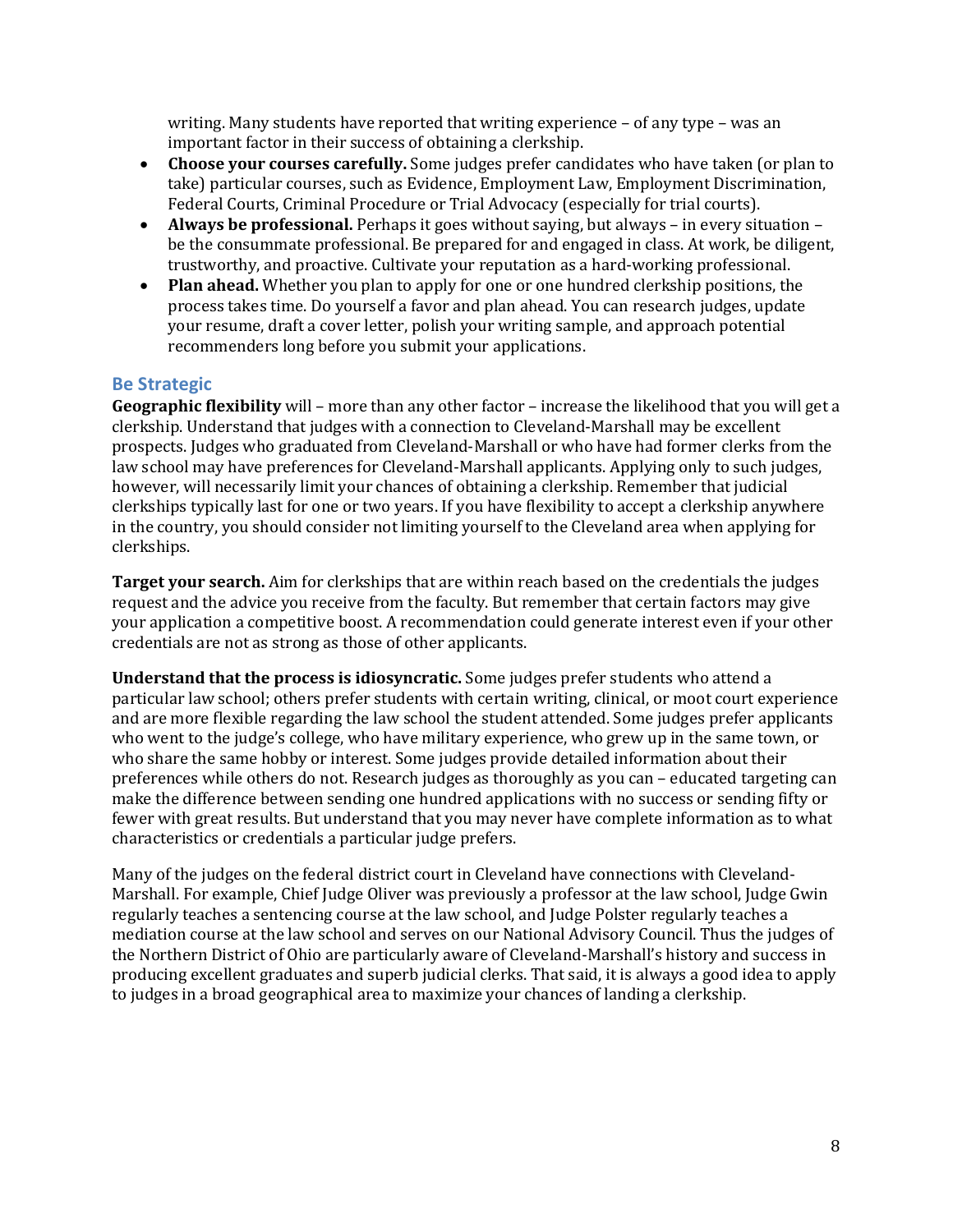# <span id="page-8-0"></span>**Tips for Specific Courts**

**Supreme Court of Ohio.** The Supreme Court of Ohio has seven justices, each of whom hire several law clerks. Some of the justices hire "career" law clerks − a long-term, permanent position. Other justices hire clerks for one or two year terms. Some of the justices of the Court are Cleveland-Marshall graduates. The Court does not have a centralized clerkship application process – each justice hires clerks as she or he desires, and on varying schedules. The Office of Career Planning and the Clerkship Committee tries to keep updated on when justices are hiring. In addition, if you are interested in applying, you can send an application directly to each justice. Better yet, call each justice's chambers and inquire about clerk hiring.

**Intermediate Appellate Courts.** Most (but not all) states have intermediate courts of appeals. Ohio's courts of appeals are divided into twelve districts. The Eighth District is located in Cleveland and covers appeals from Cuyahoga County. Judges on the Ohio courts of appeals also hire law clerks, again with a mix of career clerks and one or two year term clerks. In Ohio, applications for Courts of Appeals clerkships should be sent to the Court Administrator for each District of interest.

**Trial Courts.** All states have trial courts, but not all of them provide for law clerks. Many Cleveland-Marshall students extern for local trial court judges. After graduation, some trial courts such as the Cuyahoga County Common Pleas Court and Probate Court hire staff attorneys. Staff attorney positions are typically long-term rather than term-limited positions. In Ohio, apply directly to the Court Administrator for the counties of interest.

**United States Supreme Court.** The nine active justices hire a total of 35 clerks for one-year terms. These clerkships are extremely difficult to obtain. A student should apply for these clerkships during the fall or winter of the last year law school (or thereafter). The justices usually require that their clerks have clerked for at least one year in a federal court of appeals, but on rare occasions take clerks from other courts. If you are interested in pursuing a Supreme Court clerkship, talk with a member of the faculty Clerkship Committee about the best strategies for maximizing your chances.

**United States Courts of Appeals.** There are thirteen different federal courts of appeals, including the Federal Circuit, D.C. Circuit, and First through Eleventh Circuits. The Sixth Circuit Court of Appeals, located in Cincinnati, has jurisdiction over most federal appeals arising from Michigan, Ohio, Kentucky, and Tennessee. Sixth Circuit judges with chambers in or near Cleveland include: Judge Karen Nelson Moore (Cleveland), Judge Alice M. Batchelder (Medina), Judge Deborah L. Cook (Akron), Judge R. Guy Cole, Jr. (Columbus), Judge Jeffrey S. Sutton (Columbus), and Senior Judge Alan E. Norris (Columbus). Most appellate judges hire three to four clerks usually for one-year clerkships, but some for two-year terms.

There is a hierarchy among circuit court clerkships based upon a number of factors, including the attractiveness of the location in which the judge or court sits (an appellate judge's chambers may not be located in the city where the court hears oral arguments), the number of law schools in a given area competing for local clerkships, and a particular judge's reputation as a jurist or "feeder" to the Supreme Court. The hardest-to-get clerkships are those with the D.C. Circuit, the Second Circuit, and the Ninth Circuit, and scattered judges with the other circuits.

Generally, clerkships for federal appellate court judges in the middle of the country are less difficult to obtain than clerkships on the east and west coasts. To secure a federal appellate court clerkship other than the hardest-to-get ones, one generally needs good grades and enthusiastic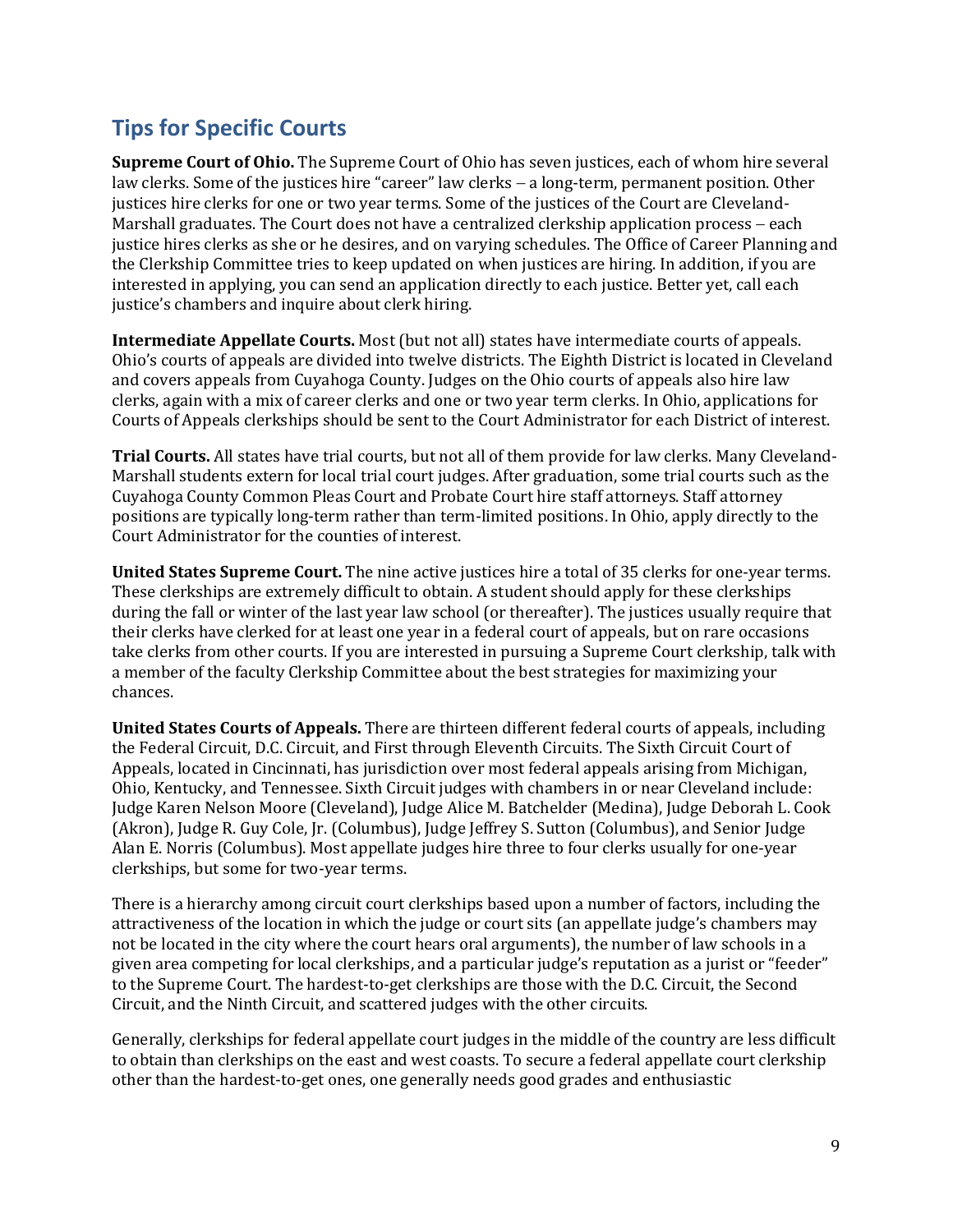recommendations. Writing experience always helps, as will experience as an intern in a judge's chambers during law school or a previous federal court clerkship.

**United States District Courts.** There are ninety-four federal court districts; the district courts serve as the trial level of the federal court system. Each federal court judge generally hires two to three law clerks. Most hire for one-year clerkships, but an increasing number require a two-year commitment, and a few hire permanent or career clerks. Do not discount or ignore federal district court judges (or judges from any court) who have taken senior status. Many senior status judges still have fairly active dockets and can provide some of the best clerkship experiences.

The difficulty of securing a federal district court clerkship depends upon the reputation of the judge and the location. Thus, a really good district court judge in Toledo, Ohio, will receive many fewer applications than a pedestrian judge in New York, Washington, Los Angeles, San Francisco, or Chicago (the Big Five cities). You probably have a better chance of obtaining a clerkship if you apply to judges in smaller cities, or even to big cities outside the Big Five.

### <span id="page-9-0"></span>**Applying for Clerkships After Graduation**

One little-known fact is that many judges hire clerks who have practiced as attorneys for one or more years prior to their clerkships. Many judges value practical experience, and some believe that legal practice experience prior to a clerkship improves a clerk's legal judgment and professional maturity. With these judges, your chances of securing a clerkship will increase if you want until after you graduate to apply.

### <span id="page-9-1"></span>**Additional Considerations**

#### **Employment of Non-Citizens**

Pursuant to the Treasury and General Government Appropriations Act, 2000, Public Law No. 106- 58, section 605 (September 29, 1969), any judicial employee assigned in the continental United States compensated with federal funds must be a United States citizen or otherwise eligible for federal employment within the United States. A non-citizen of the United States may be employed by the federal judiciary to work for courts located in Puerto Rico, Guam, the Virgin Islands, Northern Mariana Islands and Hawaii.

If you have specific questions about whether or not you are eligible you may call and address your questions to the Office of General Counsel, Administrative Office of the U.S. Courts, 202-502-1100.

#### **Background Checks**

Since law clerks are "sensitive" employees as defined by the Judicial Conference of the United States, individuals employed as law clerks may be subject to a Federal Bureau of Investigation (FBI) fingerprint check. It is not unheard of that some judges look for top security clearances and ask applicants whether or not they feel they would pass such a clearance if offered a job. These judges may impose such requirements because they handle national security oriented cases.

## <span id="page-9-2"></span>**The Nuts & Bolts of Finding and Applying to Clerkships**

You can research most federal clerkship opportunities on OSCAR. However few state courts publicly announce judicial clerkship openings. This means that you will have to contact the OCP, the court itself, or perform your own research and networking to determine the opportunities at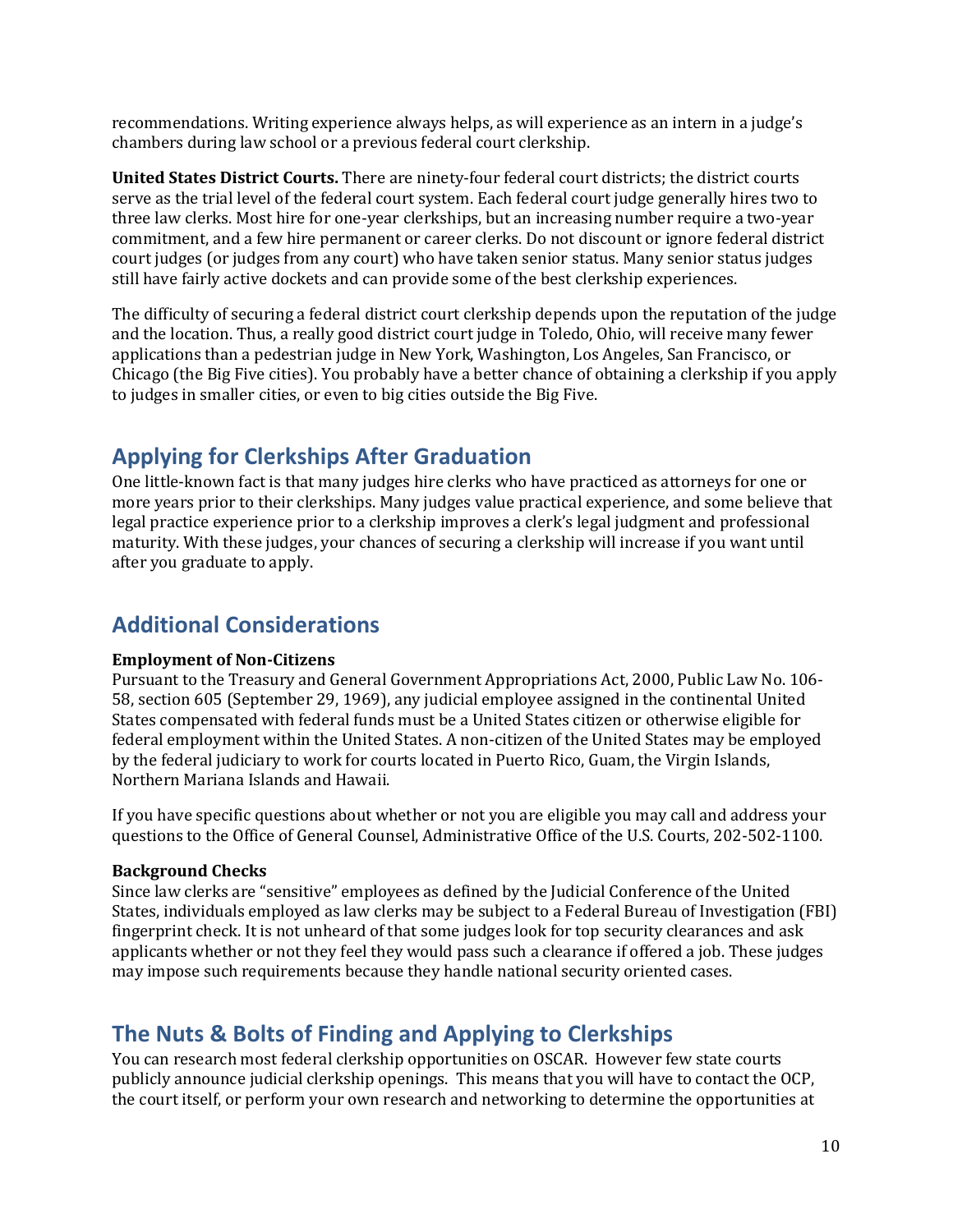most state courts. On the one hand, this makes applying to state clerkships much more cumbersome and time consuming. On the other hand, it means that state judges receive far fewer clerkship applications than federal judges. If you put in the time to find out which state judges are hiring, your chances of obtaining an interview are correspondingly higher. The same is true of most specialty federal courts, which generally do not list clerkship opportunities on OSCAR.

In any case, you should speak to the OCP and the Clerkship Committee when you decide to apply for clerkships to get a starting point for your research!

### <span id="page-10-0"></span>**How do I Apply for a Clerkship?**

To apply for a clerkship, you will need to put together your clerkship application package and solicit strong letters of recommendation. A clerkship application package generally consists of a resume, cover letter, law school transcript, letters of recommendation, and one or two writing samples.

Judges vary greatly as to whether they accept electronic applications or require applications to be sent through the U.S. Mail. Please be sure you carefully review all application instructions to verify that you are submitting your application properly and completely. Pay particular attention to instructions regarding letters of recommendation and whether they should be sent with the rest of your application materials or directly by each recommender.

### <span id="page-10-1"></span>**The Clerkship Interview Process**

Given the competitiveness of the selection process and the desire of most judges to limit the number of students they interview, most applications do not result in interviews. When you do get a call for an interview, though, there are a few very important things to know.

**Scheduling.** If and when you do get calls from judges for interviews, timing is a critical consideration. Generally speaking, judges do not interview everyone, make offers, and then wait indefinitely for you to decide which of a number of offers you will take. Many judges will hire as they interview, thus closing you out if you wait too long to schedule an interview.

If you are applying to several judges in the same city or general area, and one judge requests an interview, you might contact the other chambers to notify them of your interview and ask whether those judges would be interested in seeing you as well. Often they will be. Indeed, they may give your resume another look simply because Judge X is interviewing you. This is called leveraging and you can often use it to your advantage.

**Offers.** Some judges might ask you to decide on an offer on the spot while others may give you only a short amount of time to make a decision. Many will not permit you to shop your offer by telling other judges that you have received it; they may ask you not to disclose your offer to anyone.

**Balancing the Chaos.** Because of these unique attributes of judicial clerkship interviews and offers, you should have a clear sense about your preferences in clerkships before you even submit your applications. Unfortunately, you cannot control which judges will call or when, but you can attempt to order your interviews according to your preferences. Be aware, however, that this can be risky.

For example, if you get a call from your third choice, and schedule that interview for a week hence in hopes that judges one and two will call and interview you in the interim, you risk the possibility that judges one and two will not call and that judge three may complete his hiring before seeing you and cancel your interview. If, on the other hand, you schedule judge number three immediately and he makes you an offer, you are likely going to have to accept or reject that offer before hearing from judges one and two.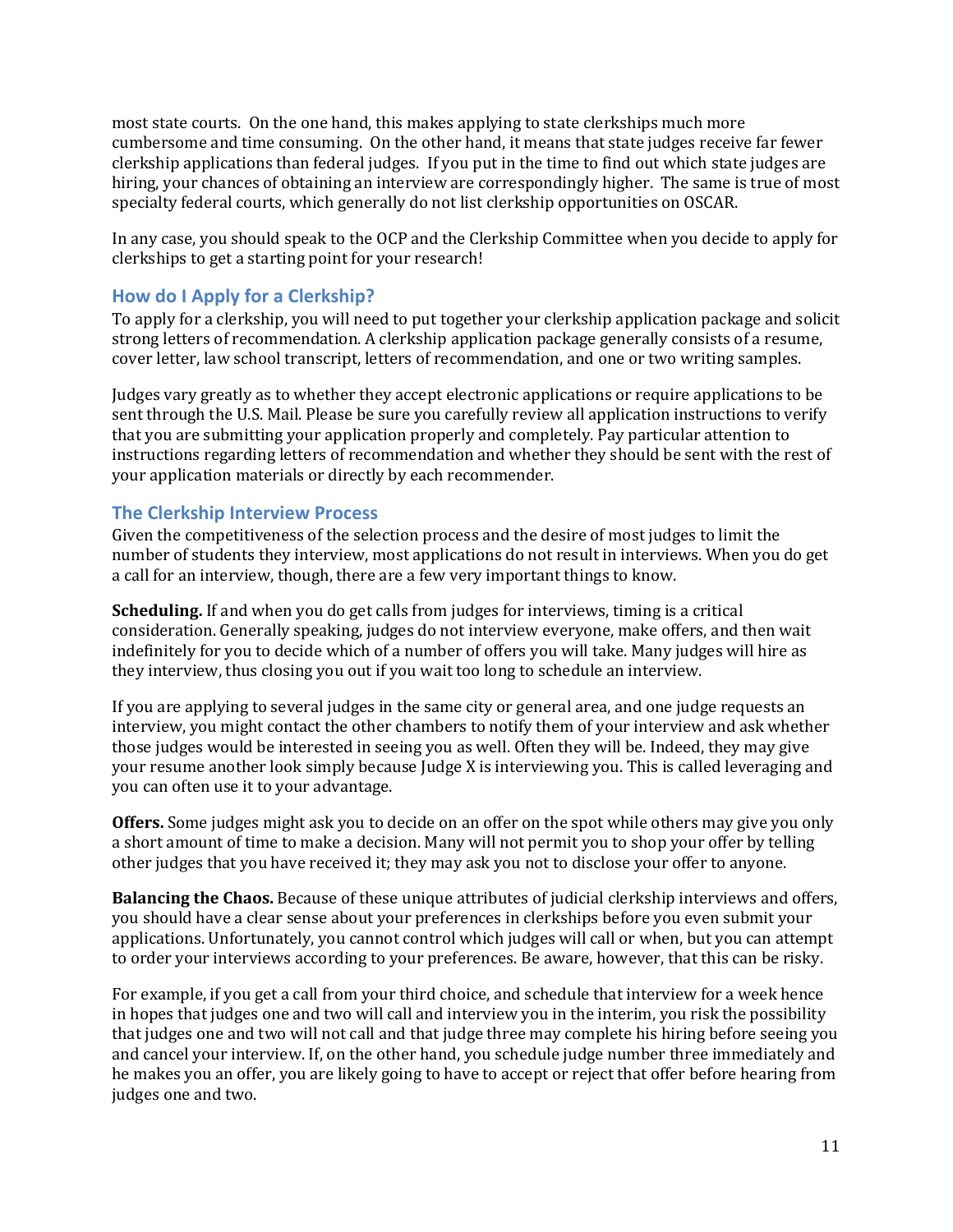Many students in the throes of this process find these choices exceedingly difficult and stressful. Our advice is to do the best you can and then relax. You cannot control the process; all you can do is try to manipulate it. Keep in mind that you will probably love any clerkship you accept – indeed, having done your research in advance, you can be fairly certain that you will.

### <span id="page-11-0"></span>**Preparing for the Clerkship Interview**

**Conduct one or more mock interviews.** Do NOT practice on a real judge. As soon as you are awarded an interview, contact the OCP or a member of the Faculty Clerkship Committee and schedule a mock interview with a professor or alum.

**Budget accordingly.** Interviews occur in judges' chambers and travel expenses are not reimbursed. Some judges may be willing to conduct interviews by telephone. If you are already planning to travel to any particular judge's city, be sure to tell the judge of your travel plans and your availability to interview either in your cover letter or in a subsequent telephone call to the judge's chambers.

**Know the judge.** The best tip in preparing for an interview is to know your judge. You can do this by consulting texts such as The Almanac of the Federal Judiciary and The American Bench for biographical information. You can search online for the judge's most recent cases and decisions. Be familiar with the judge's recent or important decisions and cases and be prepared to discuss them. Find out if the judge has written any law review articles and read them. If possible, speak to individuals who know the judge. Professors or Cleveland-Marshall alumni who have clerked or interned for the judge are excellent resources, as are current clerks or interns.

**Anticipate the questions.** Prior to an interview, develop a list of questions that you will ask the judge and clerks. Develop a second list of questions you think the judge might ask and think through your possible responses.

**Confirm the logistics.** Twenty-four hours before the interview, confirm the date, time, location, and duration of the interview with the judge's secretary or clerk. Make sure you are polite and courteous over the telephone and in person.

**Arrive early, calm, and prepared.** Arrive early for the interview. Bring with you extra copies of your resume, transcript, and writing sample. An interview can last anywhere from 15 minutes to three hours. Typically, the interview will consist of a one-on-one session with the judge as well as a session with the current clerks. Be courteous and deferential. Be aware that you are being evaluated, sometimes more stringently, by the clerks. Also, enjoy yourself. You are meeting with interesting people who like you on paper. At this point it is a question of fit, for both you and the judge. Do not assume that anyone in the judge's chambers is unimportant to your interview. Very often, even the secretaries and chambers administrators are called in afterward to give their opinion of you.

**Send a thank you letter.** Immediately after the interview, write a thank you letter to the judge. If you have not heard from the judge several weeks after the interview, you might want to call chambers and inquire as to the judge's timeline.

**Keep the OCP informed of your pursuit.** If you accept a judicial clerkship, please notify your counselor in the OCP. Your responsiveness to us enables us to help future applicants.